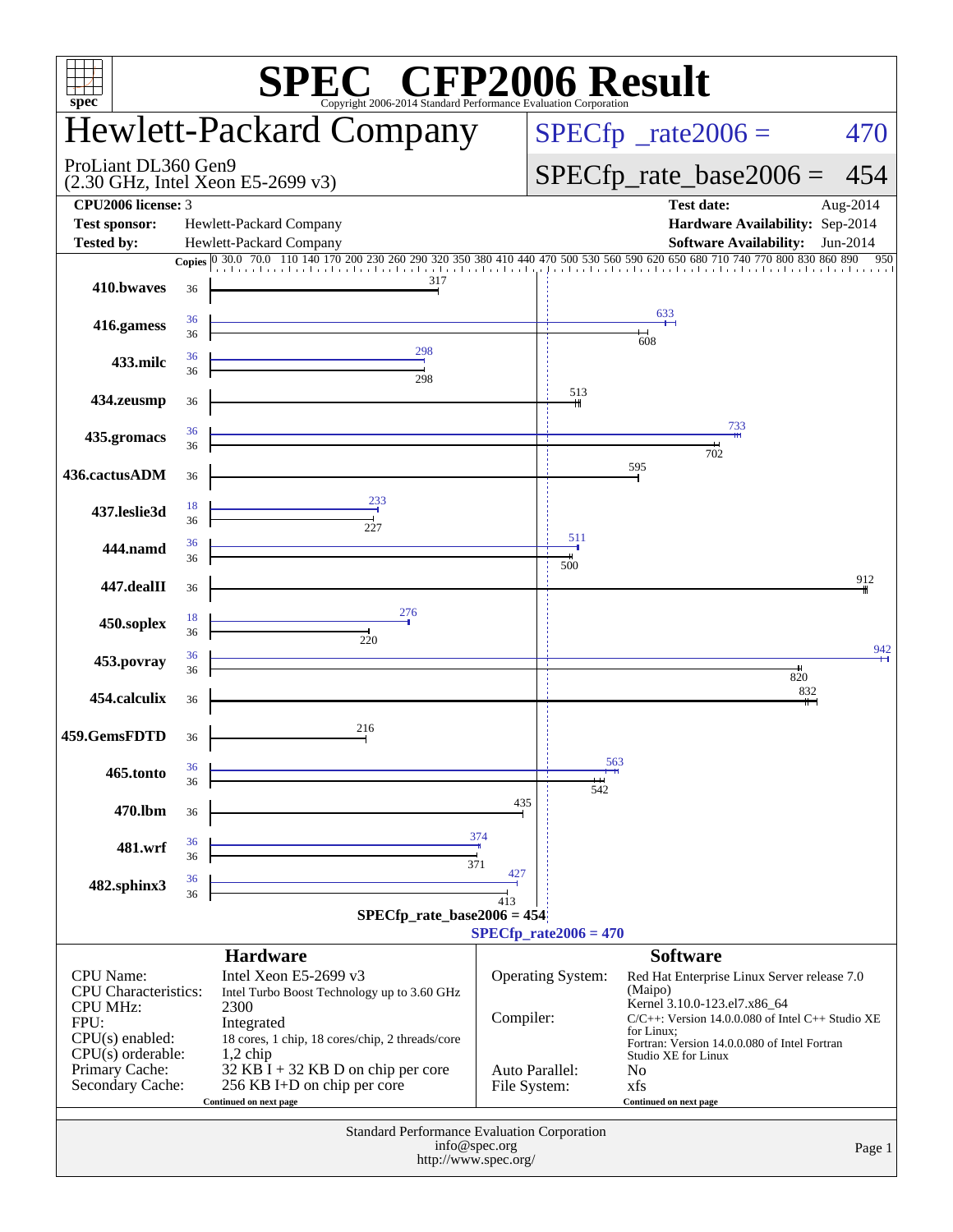

### Hewlett-Packard Company

#### ProLiant DL360 Gen9

(2.30 GHz, Intel Xeon E5-2699 v3)

 $SPECfp_rate2006 = 470$  $SPECfp_rate2006 = 470$ 

[SPECfp\\_rate\\_base2006 =](http://www.spec.org/auto/cpu2006/Docs/result-fields.html#SPECfpratebase2006) 454

#### **[CPU2006 license:](http://www.spec.org/auto/cpu2006/Docs/result-fields.html#CPU2006license)** 3 **[Test date:](http://www.spec.org/auto/cpu2006/Docs/result-fields.html#Testdate)** Aug-2014 **[Test sponsor:](http://www.spec.org/auto/cpu2006/Docs/result-fields.html#Testsponsor)** Hewlett-Packard Company **[Hardware Availability:](http://www.spec.org/auto/cpu2006/Docs/result-fields.html#HardwareAvailability)** Sep-2014 **[Tested by:](http://www.spec.org/auto/cpu2006/Docs/result-fields.html#Testedby)** Hewlett-Packard Company **[Software Availability:](http://www.spec.org/auto/cpu2006/Docs/result-fields.html#SoftwareAvailability)** Jun-2014 [L3 Cache:](http://www.spec.org/auto/cpu2006/Docs/result-fields.html#L3Cache) 45 MB I+D on chip per chip<br>Other Cache: None [Other Cache:](http://www.spec.org/auto/cpu2006/Docs/result-fields.html#OtherCache) [Memory:](http://www.spec.org/auto/cpu2006/Docs/result-fields.html#Memory) 128 GB (8 x 16 GB 2Rx4 PC4-2133P-R) [Disk Subsystem:](http://www.spec.org/auto/cpu2006/Docs/result-fields.html#DiskSubsystem) 1 x 400 GB SAS SSD, RAID 0 [Other Hardware:](http://www.spec.org/auto/cpu2006/Docs/result-fields.html#OtherHardware) None [System State:](http://www.spec.org/auto/cpu2006/Docs/result-fields.html#SystemState) Run level 3 (multi-user)<br>Base Pointers: 32/64-bit [Base Pointers:](http://www.spec.org/auto/cpu2006/Docs/result-fields.html#BasePointers) [Peak Pointers:](http://www.spec.org/auto/cpu2006/Docs/result-fields.html#PeakPointers) 32/64-bit [Other Software:](http://www.spec.org/auto/cpu2006/Docs/result-fields.html#OtherSoftware) None

| <b>Results Table</b> |               |                                                                                                          |       |                |            |                |                 |               |                |              |                |              |                |              |
|----------------------|---------------|----------------------------------------------------------------------------------------------------------|-------|----------------|------------|----------------|-----------------|---------------|----------------|--------------|----------------|--------------|----------------|--------------|
|                      | <b>Base</b>   |                                                                                                          |       |                |            |                | <b>Peak</b>     |               |                |              |                |              |                |              |
| <b>Benchmark</b>     | <b>Copies</b> | <b>Seconds</b>                                                                                           | Ratio | <b>Seconds</b> | Ratio      | <b>Seconds</b> | Ratio           | <b>Copies</b> | <b>Seconds</b> | <b>Ratio</b> | <b>Seconds</b> | <b>Ratio</b> | <b>Seconds</b> | <b>Ratio</b> |
| 410.bwayes           | 36            | 1545                                                                                                     | 317   | 1544           | 317        | 1544           | 317             | 36            | 1545           | 317          | 1544           | 317          | 1544           | 317          |
| $416$ .gamess        | 36            | 1182                                                                                                     | 596   | 1159           | 608        | 1158           | 609             | 36            | 1087           | 648          | 1113           | 633          | 1113           | 633          |
| $433$ .milc          | 36            | 1110                                                                                                     | 298   | 1110           | 298        | 1110           | 298             | 36            | 1110           | 298          | 1110           | 298          | 1108           | 298          |
| $434$ . zeusmp       | 36            | 639                                                                                                      | 513   | 636            | 515        | 645            | 50 <sub>8</sub> | 36            | 639            | 513          | 636            | 515          | 645            | 508          |
| 435.gromacs          | 36            | 363                                                                                                      | 708   | 367            | 701        | 366            | 702             | 36            | 352            | 730          | 351            | 733          | 349            | 737          |
| 436.cactusADM        | 36            | 723                                                                                                      | 595   | 722            | 596        | 724            | 595             | 36            | 723            | 595          | 722            | 596          | 724            | 595          |
| 437.leslie3d         | 36            | 1493                                                                                                     | 227   | 1492           | 227        | 1490           | 227             | 18            | 728            | 232          | 725            | 233          | 727            | 233          |
| 444.namd             | 36            | 574                                                                                                      | 503   | 577            | 500        | 578            | 500             | 36            | 566            | 510          | 564            | 512          | 565            | 511          |
| $447$ .dealII        | 36            | 451                                                                                                      | 914   | 452            | 912        | 453            | 910             | 36            | 451            | 914          | 452            | 912          | 453            | 910          |
| $450$ .soplex        | 36            | 1362                                                                                                     | 220   | 1362           | <b>220</b> | 1359           | 221             | 18            | 545            | 276          | 542            | 277          | 545            | 275          |
| 453.povray           | 36            | 234                                                                                                      | 820   | 234            | 818        | 233            | 822             | 36            | 203            | 944          | 205            | 934          | 203            | 942          |
| 454.calculix         | 36            | 359                                                                                                      | 828   | 357            | 832        | 352            | 844             | 36            | 359            | 828          | 357            | 832          | 352            | 844          |
| 459.GemsFDTD         | 36            | 1767                                                                                                     | 216   | 1769           | 216        | 1768           | <b>216</b>      | 36            | 1767           | 216          | 1769           | 216          | 1768           | 216          |
| 465.tonto            | 36            | 647                                                                                                      | 548   | 663            | 534        | 653            | 542             | 36            | 643            | 551          | 625            | 567          | 629            | 563          |
| 470.1bm              | 36            | 1138                                                                                                     | 435   | 1137           | 435        | 1137           | <u>435</u>      | 36            | 1138           | 435          | 1137           | 435          | 1137           | 435          |
| 481.wrf              | 36            | 1085                                                                                                     | 371   | 1085           | 371        | 1083           | 371             | 36            | 1076           | 374          | 1073           | 375          | 1076           | 374          |
| 482.sphinx3          | 36            | 1699                                                                                                     | 413   | 1697           | 413        | 1700           | 413             | 36            | 1642           | 427          | 1643           | 427          | 1641           | 427          |
|                      |               | Results appear in the order in which they were run. Bold underlined text indicates a median measurement. |       |                |            |                |                 |               |                |              |                |              |                |              |

#### **[Submit Notes](http://www.spec.org/auto/cpu2006/Docs/result-fields.html#SubmitNotes)**

 The numactl mechanism was used to bind copies to processors. The config file option 'submit' was used to generate numactl commands to bind each copy to a specific processor. For details, please see the config file.

#### **[Operating System Notes](http://www.spec.org/auto/cpu2006/Docs/result-fields.html#OperatingSystemNotes)**

 Stack size set to unlimited using "ulimit -s unlimited" Transparent Huge Pages enabled with: echo always > /sys/kernel/mm/transparent\_hugepage/enabled Filesystem page cache cleared with: echo 1 > /proc/sys/vm/drop\_caches runspec command invoked through numactl i.e.: numactl --interleave=all runspec <etc>

> Standard Performance Evaluation Corporation [info@spec.org](mailto:info@spec.org) <http://www.spec.org/>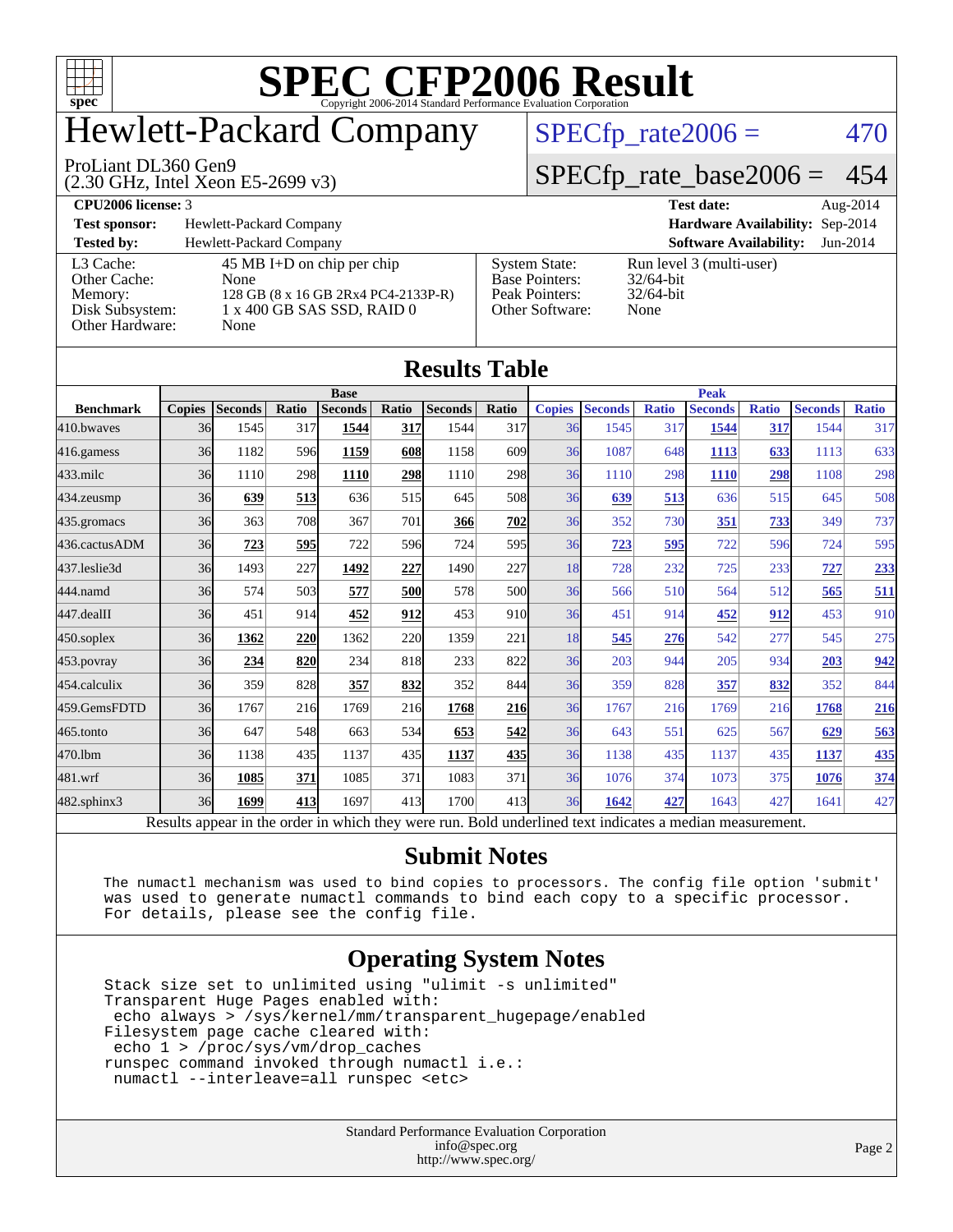

### Hewlett-Packard Company

 $SPECfp_rate2006 = 470$  $SPECfp_rate2006 = 470$ 

(2.30 GHz, Intel Xeon E5-2699 v3) ProLiant DL360 Gen9

[SPECfp\\_rate\\_base2006 =](http://www.spec.org/auto/cpu2006/Docs/result-fields.html#SPECfpratebase2006) 454

**[Test sponsor:](http://www.spec.org/auto/cpu2006/Docs/result-fields.html#Testsponsor)** Hewlett-Packard Company **[Hardware Availability:](http://www.spec.org/auto/cpu2006/Docs/result-fields.html#HardwareAvailability)** Sep-2014 **[Tested by:](http://www.spec.org/auto/cpu2006/Docs/result-fields.html#Testedby)** Hewlett-Packard Company **[Software Availability:](http://www.spec.org/auto/cpu2006/Docs/result-fields.html#SoftwareAvailability)** Jun-2014

**[CPU2006 license:](http://www.spec.org/auto/cpu2006/Docs/result-fields.html#CPU2006license)** 3 **[Test date:](http://www.spec.org/auto/cpu2006/Docs/result-fields.html#Testdate)** Aug-2014

#### **[Platform Notes](http://www.spec.org/auto/cpu2006/Docs/result-fields.html#PlatformNotes)**

BIOS Configuration: HP Power Profile set to Maximum Performance Thermal Configuration set to Maximum Cooling Collaborative Power Control set to Disabled QPI Snoop Configuration set to Cluster on Die Processor Power and Utlization Monitoring set to Disabled Memory Patrol Scrubbing set to Disabled Memory Refresh Rate set to 1x Refresh

#### **[General Notes](http://www.spec.org/auto/cpu2006/Docs/result-fields.html#GeneralNotes)**

Environment variables set by runspec before the start of the run: LD\_LIBRARY\_PATH = "/home/cpu2006/libs/32:/home/cpu2006/libs/64:/home/cpu2006/sh"

 Binaries compiled on a system with 1x Core i7-860 CPU + 8GB memory using RedHat EL 6.4

#### **[Base Compiler Invocation](http://www.spec.org/auto/cpu2006/Docs/result-fields.html#BaseCompilerInvocation)**

[C benchmarks](http://www.spec.org/auto/cpu2006/Docs/result-fields.html#Cbenchmarks):  $\frac{1}{2}$ cc  $-\text{m64}$ 

[C++ benchmarks:](http://www.spec.org/auto/cpu2006/Docs/result-fields.html#CXXbenchmarks) [icpc -m64](http://www.spec.org/cpu2006/results/res2014q3/cpu2006-20140908-31236.flags.html#user_CXXbase_intel_icpc_64bit_bedb90c1146cab66620883ef4f41a67e)

[Fortran benchmarks](http://www.spec.org/auto/cpu2006/Docs/result-fields.html#Fortranbenchmarks): [ifort -m64](http://www.spec.org/cpu2006/results/res2014q3/cpu2006-20140908-31236.flags.html#user_FCbase_intel_ifort_64bit_ee9d0fb25645d0210d97eb0527dcc06e)

[Benchmarks using both Fortran and C](http://www.spec.org/auto/cpu2006/Docs/result-fields.html#BenchmarksusingbothFortranandC): [icc -m64](http://www.spec.org/cpu2006/results/res2014q3/cpu2006-20140908-31236.flags.html#user_CC_FCbase_intel_icc_64bit_0b7121f5ab7cfabee23d88897260401c) [ifort -m64](http://www.spec.org/cpu2006/results/res2014q3/cpu2006-20140908-31236.flags.html#user_CC_FCbase_intel_ifort_64bit_ee9d0fb25645d0210d97eb0527dcc06e)

#### **[Base Portability Flags](http://www.spec.org/auto/cpu2006/Docs/result-fields.html#BasePortabilityFlags)**

| 435.gromacs: -DSPEC_CPU_LP64 -nofor_main   |
|--------------------------------------------|
| 436.cactusADM: -DSPEC CPU LP64 -nofor main |
|                                            |
|                                            |
|                                            |
|                                            |
|                                            |
| 454.calculix: -DSPEC_CPU_LP64 -nofor_main  |
|                                            |

Continued on next page

Standard Performance Evaluation Corporation [info@spec.org](mailto:info@spec.org) <http://www.spec.org/>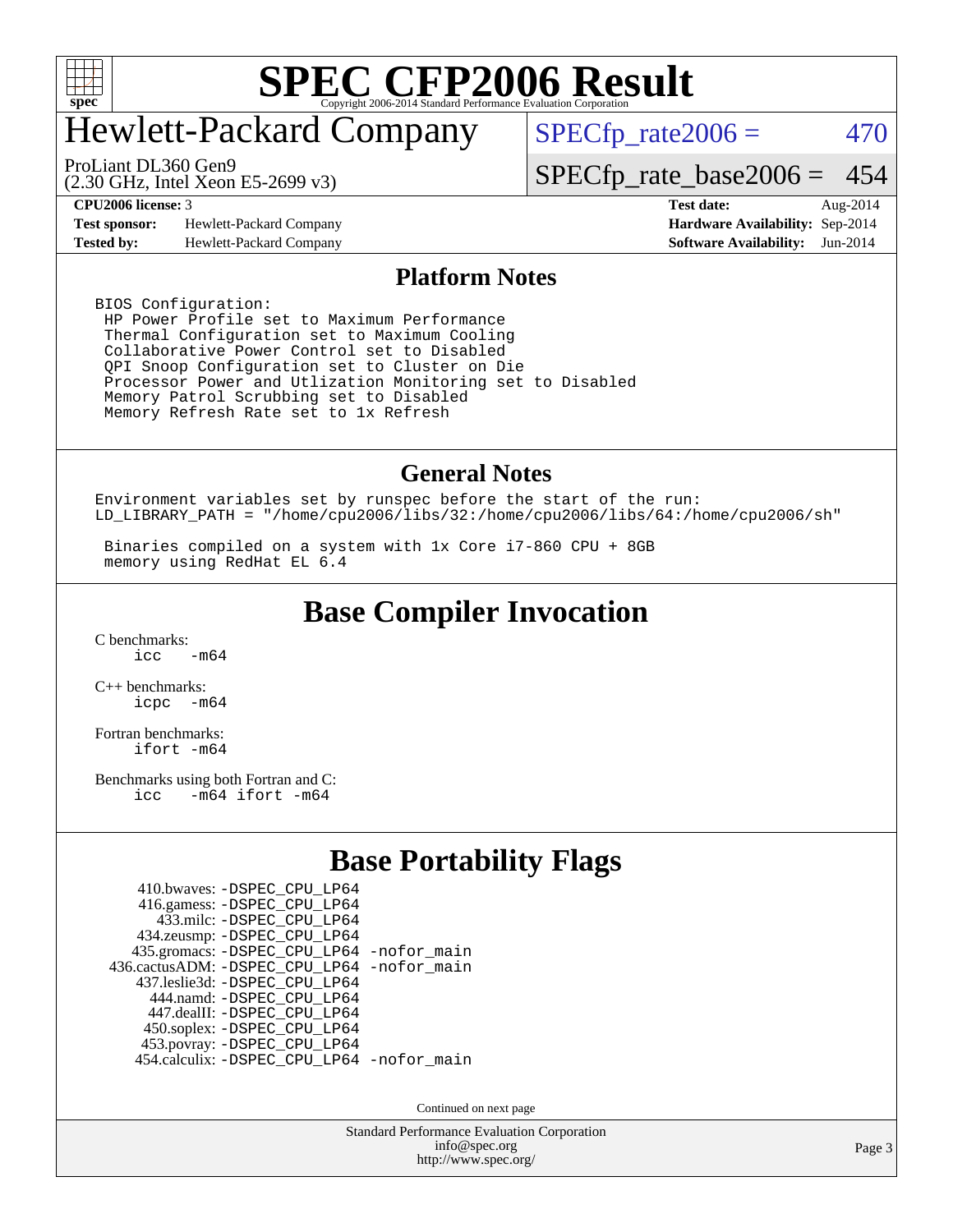

### Hewlett-Packard Company

 $SPECfp_rate2006 = 470$  $SPECfp_rate2006 = 470$ 

(2.30 GHz, Intel Xeon E5-2699 v3) ProLiant DL360 Gen9

[SPECfp\\_rate\\_base2006 =](http://www.spec.org/auto/cpu2006/Docs/result-fields.html#SPECfpratebase2006) 454

**[Test sponsor:](http://www.spec.org/auto/cpu2006/Docs/result-fields.html#Testsponsor)** Hewlett-Packard Company **[Hardware Availability:](http://www.spec.org/auto/cpu2006/Docs/result-fields.html#HardwareAvailability)** Sep-2014 **[Tested by:](http://www.spec.org/auto/cpu2006/Docs/result-fields.html#Testedby)** Hewlett-Packard Company **[Software Availability:](http://www.spec.org/auto/cpu2006/Docs/result-fields.html#SoftwareAvailability)** Jun-2014

**[CPU2006 license:](http://www.spec.org/auto/cpu2006/Docs/result-fields.html#CPU2006license)** 3 **[Test date:](http://www.spec.org/auto/cpu2006/Docs/result-fields.html#Testdate)** Aug-2014

#### **[Base Portability Flags \(Continued\)](http://www.spec.org/auto/cpu2006/Docs/result-fields.html#BasePortabilityFlags)**

 459.GemsFDTD: [-DSPEC\\_CPU\\_LP64](http://www.spec.org/cpu2006/results/res2014q3/cpu2006-20140908-31236.flags.html#suite_basePORTABILITY459_GemsFDTD_DSPEC_CPU_LP64) 465.tonto: [-DSPEC\\_CPU\\_LP64](http://www.spec.org/cpu2006/results/res2014q3/cpu2006-20140908-31236.flags.html#suite_basePORTABILITY465_tonto_DSPEC_CPU_LP64) 470.lbm: [-DSPEC\\_CPU\\_LP64](http://www.spec.org/cpu2006/results/res2014q3/cpu2006-20140908-31236.flags.html#suite_basePORTABILITY470_lbm_DSPEC_CPU_LP64) 482.sphinx3: [-DSPEC\\_CPU\\_LP64](http://www.spec.org/cpu2006/results/res2014q3/cpu2006-20140908-31236.flags.html#suite_basePORTABILITY482_sphinx3_DSPEC_CPU_LP64)

481.wrf: [-DSPEC\\_CPU\\_LP64](http://www.spec.org/cpu2006/results/res2014q3/cpu2006-20140908-31236.flags.html#suite_basePORTABILITY481_wrf_DSPEC_CPU_LP64) [-DSPEC\\_CPU\\_CASE\\_FLAG](http://www.spec.org/cpu2006/results/res2014q3/cpu2006-20140908-31236.flags.html#b481.wrf_baseCPORTABILITY_DSPEC_CPU_CASE_FLAG) [-DSPEC\\_CPU\\_LINUX](http://www.spec.org/cpu2006/results/res2014q3/cpu2006-20140908-31236.flags.html#b481.wrf_baseCPORTABILITY_DSPEC_CPU_LINUX)

#### **[Base Optimization Flags](http://www.spec.org/auto/cpu2006/Docs/result-fields.html#BaseOptimizationFlags)**

[C benchmarks](http://www.spec.org/auto/cpu2006/Docs/result-fields.html#Cbenchmarks):

[-xCORE-AVX2](http://www.spec.org/cpu2006/results/res2014q3/cpu2006-20140908-31236.flags.html#user_CCbase_f-xAVX2_5f5fc0cbe2c9f62c816d3e45806c70d7) [-ipo](http://www.spec.org/cpu2006/results/res2014q3/cpu2006-20140908-31236.flags.html#user_CCbase_f-ipo) [-O3](http://www.spec.org/cpu2006/results/res2014q3/cpu2006-20140908-31236.flags.html#user_CCbase_f-O3) [-no-prec-div](http://www.spec.org/cpu2006/results/res2014q3/cpu2006-20140908-31236.flags.html#user_CCbase_f-no-prec-div) [-opt-prefetch](http://www.spec.org/cpu2006/results/res2014q3/cpu2006-20140908-31236.flags.html#user_CCbase_f-opt-prefetch) [-auto-p32](http://www.spec.org/cpu2006/results/res2014q3/cpu2006-20140908-31236.flags.html#user_CCbase_f-auto-p32) [-ansi-alias](http://www.spec.org/cpu2006/results/res2014q3/cpu2006-20140908-31236.flags.html#user_CCbase_f-ansi-alias) [-opt-mem-layout-trans=3](http://www.spec.org/cpu2006/results/res2014q3/cpu2006-20140908-31236.flags.html#user_CCbase_f-opt-mem-layout-trans_a7b82ad4bd7abf52556d4961a2ae94d5)

[C++ benchmarks:](http://www.spec.org/auto/cpu2006/Docs/result-fields.html#CXXbenchmarks)

[-xCORE-AVX2](http://www.spec.org/cpu2006/results/res2014q3/cpu2006-20140908-31236.flags.html#user_CXXbase_f-xAVX2_5f5fc0cbe2c9f62c816d3e45806c70d7) [-ipo](http://www.spec.org/cpu2006/results/res2014q3/cpu2006-20140908-31236.flags.html#user_CXXbase_f-ipo) [-O3](http://www.spec.org/cpu2006/results/res2014q3/cpu2006-20140908-31236.flags.html#user_CXXbase_f-O3) [-no-prec-div](http://www.spec.org/cpu2006/results/res2014q3/cpu2006-20140908-31236.flags.html#user_CXXbase_f-no-prec-div) [-opt-prefetch](http://www.spec.org/cpu2006/results/res2014q3/cpu2006-20140908-31236.flags.html#user_CXXbase_f-opt-prefetch) [-auto-p32](http://www.spec.org/cpu2006/results/res2014q3/cpu2006-20140908-31236.flags.html#user_CXXbase_f-auto-p32) [-ansi-alias](http://www.spec.org/cpu2006/results/res2014q3/cpu2006-20140908-31236.flags.html#user_CXXbase_f-ansi-alias) [-opt-mem-layout-trans=3](http://www.spec.org/cpu2006/results/res2014q3/cpu2006-20140908-31236.flags.html#user_CXXbase_f-opt-mem-layout-trans_a7b82ad4bd7abf52556d4961a2ae94d5)

[Fortran benchmarks](http://www.spec.org/auto/cpu2006/Docs/result-fields.html#Fortranbenchmarks): [-xCORE-AVX2](http://www.spec.org/cpu2006/results/res2014q3/cpu2006-20140908-31236.flags.html#user_FCbase_f-xAVX2_5f5fc0cbe2c9f62c816d3e45806c70d7) [-ipo](http://www.spec.org/cpu2006/results/res2014q3/cpu2006-20140908-31236.flags.html#user_FCbase_f-ipo) [-O3](http://www.spec.org/cpu2006/results/res2014q3/cpu2006-20140908-31236.flags.html#user_FCbase_f-O3) [-no-prec-div](http://www.spec.org/cpu2006/results/res2014q3/cpu2006-20140908-31236.flags.html#user_FCbase_f-no-prec-div) [-opt-prefetch](http://www.spec.org/cpu2006/results/res2014q3/cpu2006-20140908-31236.flags.html#user_FCbase_f-opt-prefetch)

[Benchmarks using both Fortran and C](http://www.spec.org/auto/cpu2006/Docs/result-fields.html#BenchmarksusingbothFortranandC):

[-xCORE-AVX2](http://www.spec.org/cpu2006/results/res2014q3/cpu2006-20140908-31236.flags.html#user_CC_FCbase_f-xAVX2_5f5fc0cbe2c9f62c816d3e45806c70d7) [-ipo](http://www.spec.org/cpu2006/results/res2014q3/cpu2006-20140908-31236.flags.html#user_CC_FCbase_f-ipo) [-O3](http://www.spec.org/cpu2006/results/res2014q3/cpu2006-20140908-31236.flags.html#user_CC_FCbase_f-O3) [-no-prec-div](http://www.spec.org/cpu2006/results/res2014q3/cpu2006-20140908-31236.flags.html#user_CC_FCbase_f-no-prec-div) [-opt-prefetch](http://www.spec.org/cpu2006/results/res2014q3/cpu2006-20140908-31236.flags.html#user_CC_FCbase_f-opt-prefetch) [-auto-p32](http://www.spec.org/cpu2006/results/res2014q3/cpu2006-20140908-31236.flags.html#user_CC_FCbase_f-auto-p32) [-ansi-alias](http://www.spec.org/cpu2006/results/res2014q3/cpu2006-20140908-31236.flags.html#user_CC_FCbase_f-ansi-alias) [-opt-mem-layout-trans=3](http://www.spec.org/cpu2006/results/res2014q3/cpu2006-20140908-31236.flags.html#user_CC_FCbase_f-opt-mem-layout-trans_a7b82ad4bd7abf52556d4961a2ae94d5)

#### **[Peak Compiler Invocation](http://www.spec.org/auto/cpu2006/Docs/result-fields.html#PeakCompilerInvocation)**

[C benchmarks \(except as noted below\)](http://www.spec.org/auto/cpu2006/Docs/result-fields.html#Cbenchmarksexceptasnotedbelow):  $\text{icc}$   $-\text{m64}$ 

482.sphinx3: [icc -m32](http://www.spec.org/cpu2006/results/res2014q3/cpu2006-20140908-31236.flags.html#user_peakCCLD482_sphinx3_intel_icc_a6a621f8d50482236b970c6ac5f55f93)

[C++ benchmarks \(except as noted below\):](http://www.spec.org/auto/cpu2006/Docs/result-fields.html#CXXbenchmarksexceptasnotedbelow) [icpc -m64](http://www.spec.org/cpu2006/results/res2014q3/cpu2006-20140908-31236.flags.html#user_CXXpeak_intel_icpc_64bit_bedb90c1146cab66620883ef4f41a67e)

450.soplex: [icpc -m32](http://www.spec.org/cpu2006/results/res2014q3/cpu2006-20140908-31236.flags.html#user_peakCXXLD450_soplex_intel_icpc_4e5a5ef1a53fd332b3c49e69c3330699)

[Fortran benchmarks](http://www.spec.org/auto/cpu2006/Docs/result-fields.html#Fortranbenchmarks): [ifort -m64](http://www.spec.org/cpu2006/results/res2014q3/cpu2006-20140908-31236.flags.html#user_FCpeak_intel_ifort_64bit_ee9d0fb25645d0210d97eb0527dcc06e)

[Benchmarks using both Fortran and C](http://www.spec.org/auto/cpu2006/Docs/result-fields.html#BenchmarksusingbothFortranandC): [icc -m64](http://www.spec.org/cpu2006/results/res2014q3/cpu2006-20140908-31236.flags.html#user_CC_FCpeak_intel_icc_64bit_0b7121f5ab7cfabee23d88897260401c) [ifort -m64](http://www.spec.org/cpu2006/results/res2014q3/cpu2006-20140908-31236.flags.html#user_CC_FCpeak_intel_ifort_64bit_ee9d0fb25645d0210d97eb0527dcc06e)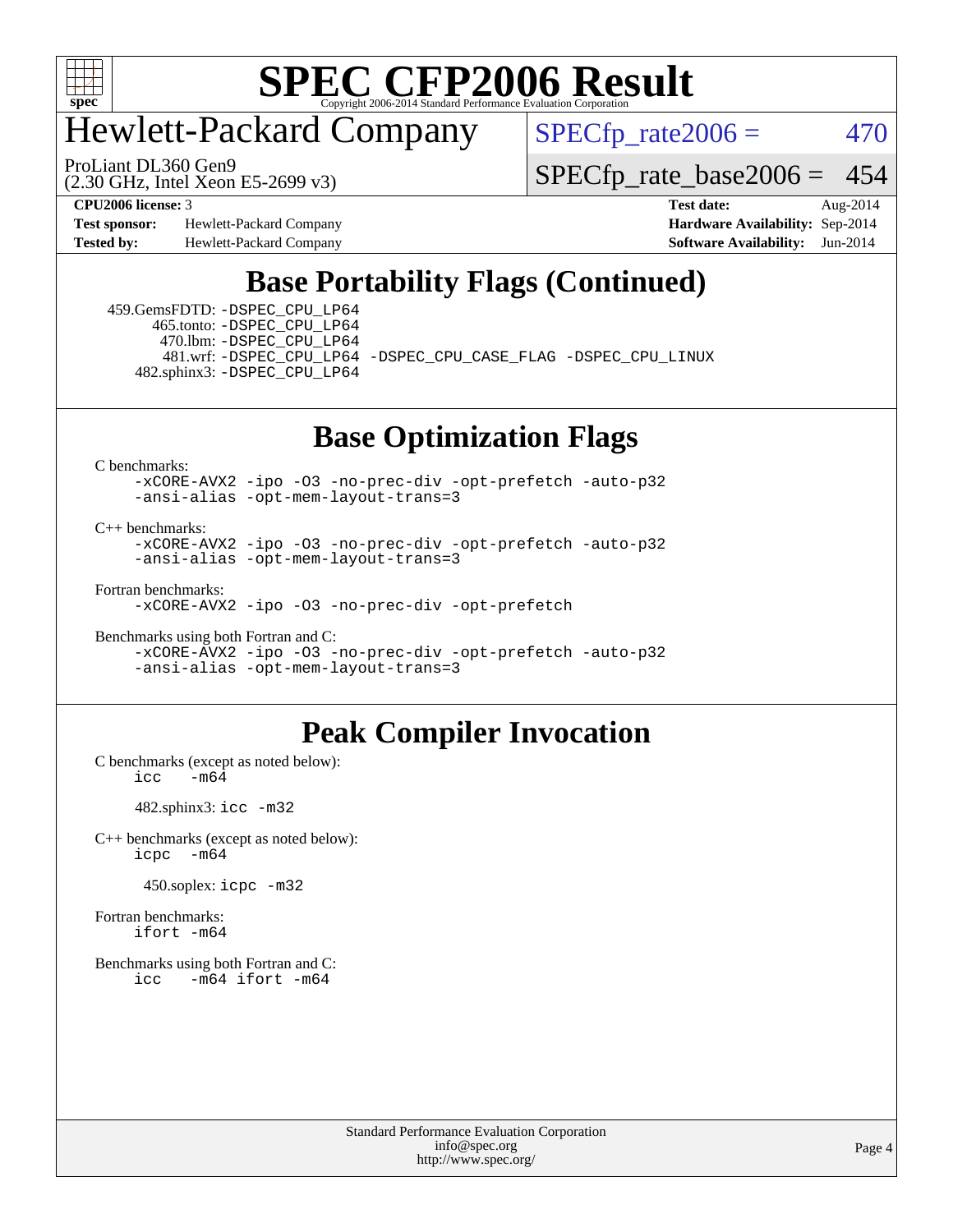

### Hewlett-Packard Company

 $SPECfp_rate2006 = 470$  $SPECfp_rate2006 = 470$ 

(2.30 GHz, Intel Xeon E5-2699 v3) ProLiant DL360 Gen9

[SPECfp\\_rate\\_base2006 =](http://www.spec.org/auto/cpu2006/Docs/result-fields.html#SPECfpratebase2006) 454

**[Test sponsor:](http://www.spec.org/auto/cpu2006/Docs/result-fields.html#Testsponsor)** Hewlett-Packard Company **[Hardware Availability:](http://www.spec.org/auto/cpu2006/Docs/result-fields.html#HardwareAvailability)** Sep-2014 **[Tested by:](http://www.spec.org/auto/cpu2006/Docs/result-fields.html#Testedby)** Hewlett-Packard Company **[Software Availability:](http://www.spec.org/auto/cpu2006/Docs/result-fields.html#SoftwareAvailability)** Jun-2014

**[CPU2006 license:](http://www.spec.org/auto/cpu2006/Docs/result-fields.html#CPU2006license)** 3 **[Test date:](http://www.spec.org/auto/cpu2006/Docs/result-fields.html#Testdate)** Aug-2014

#### **[Peak Portability Flags](http://www.spec.org/auto/cpu2006/Docs/result-fields.html#PeakPortabilityFlags)**

| 410.bwaves: -DSPEC CPU LP64<br>416.gamess: -DSPEC_CPU_LP64<br>433.milc: -DSPEC_CPU LP64 |  |  |  |  |
|-----------------------------------------------------------------------------------------|--|--|--|--|
|                                                                                         |  |  |  |  |
| 434.zeusmp: -DSPEC_CPU_LP64                                                             |  |  |  |  |
| 435.gromacs: -DSPEC_CPU_LP64 -nofor_main                                                |  |  |  |  |
| 436.cactusADM: -DSPEC CPU LP64 -nofor main                                              |  |  |  |  |
| 437.leslie3d: -DSPEC CPU LP64                                                           |  |  |  |  |
| 444.namd: -DSPEC CPU LP64                                                               |  |  |  |  |
| 447.dealII: -DSPEC_CPU_LP64                                                             |  |  |  |  |
| 453.povray: -DSPEC_CPU_LP64                                                             |  |  |  |  |
| 454.calculix: -DSPEC CPU LP64 -nofor main                                               |  |  |  |  |
| 459.GemsFDTD: -DSPEC_CPU_LP64                                                           |  |  |  |  |
| 465.tonto: -DSPEC CPU LP64                                                              |  |  |  |  |
| 470.1bm: -DSPEC CPU LP64                                                                |  |  |  |  |
| 481.wrf: -DSPEC CPU LP64 -DSPEC CPU CASE FLAG -DSPEC CPU LINUX                          |  |  |  |  |

#### **[Peak Optimization Flags](http://www.spec.org/auto/cpu2006/Docs/result-fields.html#PeakOptimizationFlags)**

[C benchmarks](http://www.spec.org/auto/cpu2006/Docs/result-fields.html#Cbenchmarks):

 433.milc: [-xCORE-AVX2](http://www.spec.org/cpu2006/results/res2014q3/cpu2006-20140908-31236.flags.html#user_peakPASS2_CFLAGSPASS2_LDFLAGS433_milc_f-xAVX2_5f5fc0cbe2c9f62c816d3e45806c70d7)(pass 2) [-prof-gen](http://www.spec.org/cpu2006/results/res2014q3/cpu2006-20140908-31236.flags.html#user_peakPASS1_CFLAGSPASS1_LDFLAGS433_milc_prof_gen_e43856698f6ca7b7e442dfd80e94a8fc)(pass 1) [-ipo](http://www.spec.org/cpu2006/results/res2014q3/cpu2006-20140908-31236.flags.html#user_peakPASS2_CFLAGSPASS2_LDFLAGS433_milc_f-ipo)(pass 2) [-O3](http://www.spec.org/cpu2006/results/res2014q3/cpu2006-20140908-31236.flags.html#user_peakPASS2_CFLAGSPASS2_LDFLAGS433_milc_f-O3)(pass 2) [-no-prec-div](http://www.spec.org/cpu2006/results/res2014q3/cpu2006-20140908-31236.flags.html#user_peakPASS2_CFLAGSPASS2_LDFLAGS433_milc_f-no-prec-div)(pass 2) [-opt-mem-layout-trans=3](http://www.spec.org/cpu2006/results/res2014q3/cpu2006-20140908-31236.flags.html#user_peakPASS2_CFLAGS433_milc_f-opt-mem-layout-trans_a7b82ad4bd7abf52556d4961a2ae94d5)(pass 2) [-prof-use](http://www.spec.org/cpu2006/results/res2014q3/cpu2006-20140908-31236.flags.html#user_peakPASS2_CFLAGSPASS2_LDFLAGS433_milc_prof_use_bccf7792157ff70d64e32fe3e1250b55)(pass 2) [-auto-ilp32](http://www.spec.org/cpu2006/results/res2014q3/cpu2006-20140908-31236.flags.html#user_peakCOPTIMIZE433_milc_f-auto-ilp32)

 $470$ .lbm: basepeak = yes

 482.sphinx3: [-xCORE-AVX2](http://www.spec.org/cpu2006/results/res2014q3/cpu2006-20140908-31236.flags.html#user_peakOPTIMIZE482_sphinx3_f-xAVX2_5f5fc0cbe2c9f62c816d3e45806c70d7) [-ipo](http://www.spec.org/cpu2006/results/res2014q3/cpu2006-20140908-31236.flags.html#user_peakOPTIMIZE482_sphinx3_f-ipo) [-O3](http://www.spec.org/cpu2006/results/res2014q3/cpu2006-20140908-31236.flags.html#user_peakOPTIMIZE482_sphinx3_f-O3) [-no-prec-div](http://www.spec.org/cpu2006/results/res2014q3/cpu2006-20140908-31236.flags.html#user_peakOPTIMIZE482_sphinx3_f-no-prec-div) [-opt-mem-layout-trans=3](http://www.spec.org/cpu2006/results/res2014q3/cpu2006-20140908-31236.flags.html#user_peakOPTIMIZE482_sphinx3_f-opt-mem-layout-trans_a7b82ad4bd7abf52556d4961a2ae94d5) [-unroll2](http://www.spec.org/cpu2006/results/res2014q3/cpu2006-20140908-31236.flags.html#user_peakCOPTIMIZE482_sphinx3_f-unroll_784dae83bebfb236979b41d2422d7ec2)

[C++ benchmarks:](http://www.spec.org/auto/cpu2006/Docs/result-fields.html#CXXbenchmarks)

 444.namd: [-xCORE-AVX2](http://www.spec.org/cpu2006/results/res2014q3/cpu2006-20140908-31236.flags.html#user_peakPASS2_CXXFLAGSPASS2_LDFLAGS444_namd_f-xAVX2_5f5fc0cbe2c9f62c816d3e45806c70d7)(pass 2) [-prof-gen](http://www.spec.org/cpu2006/results/res2014q3/cpu2006-20140908-31236.flags.html#user_peakPASS1_CXXFLAGSPASS1_LDFLAGS444_namd_prof_gen_e43856698f6ca7b7e442dfd80e94a8fc)(pass 1) [-ipo](http://www.spec.org/cpu2006/results/res2014q3/cpu2006-20140908-31236.flags.html#user_peakPASS2_CXXFLAGSPASS2_LDFLAGS444_namd_f-ipo)(pass 2) [-O3](http://www.spec.org/cpu2006/results/res2014q3/cpu2006-20140908-31236.flags.html#user_peakPASS2_CXXFLAGSPASS2_LDFLAGS444_namd_f-O3)(pass 2) [-no-prec-div](http://www.spec.org/cpu2006/results/res2014q3/cpu2006-20140908-31236.flags.html#user_peakPASS2_CXXFLAGSPASS2_LDFLAGS444_namd_f-no-prec-div)(pass 2) [-opt-mem-layout-trans=3](http://www.spec.org/cpu2006/results/res2014q3/cpu2006-20140908-31236.flags.html#user_peakPASS2_CXXFLAGS444_namd_f-opt-mem-layout-trans_a7b82ad4bd7abf52556d4961a2ae94d5)(pass 2) [-prof-use](http://www.spec.org/cpu2006/results/res2014q3/cpu2006-20140908-31236.flags.html#user_peakPASS2_CXXFLAGSPASS2_LDFLAGS444_namd_prof_use_bccf7792157ff70d64e32fe3e1250b55)(pass 2) [-fno-alias](http://www.spec.org/cpu2006/results/res2014q3/cpu2006-20140908-31236.flags.html#user_peakCXXOPTIMIZE444_namd_f-no-alias_694e77f6c5a51e658e82ccff53a9e63a) [-auto-ilp32](http://www.spec.org/cpu2006/results/res2014q3/cpu2006-20140908-31236.flags.html#user_peakCXXOPTIMIZE444_namd_f-auto-ilp32)

447.dealII: basepeak = yes

 450.soplex: [-xCORE-AVX2](http://www.spec.org/cpu2006/results/res2014q3/cpu2006-20140908-31236.flags.html#user_peakPASS2_CXXFLAGSPASS2_LDFLAGS450_soplex_f-xAVX2_5f5fc0cbe2c9f62c816d3e45806c70d7)(pass 2) [-prof-gen](http://www.spec.org/cpu2006/results/res2014q3/cpu2006-20140908-31236.flags.html#user_peakPASS1_CXXFLAGSPASS1_LDFLAGS450_soplex_prof_gen_e43856698f6ca7b7e442dfd80e94a8fc)(pass 1) [-ipo](http://www.spec.org/cpu2006/results/res2014q3/cpu2006-20140908-31236.flags.html#user_peakPASS2_CXXFLAGSPASS2_LDFLAGS450_soplex_f-ipo)(pass 2) [-O3](http://www.spec.org/cpu2006/results/res2014q3/cpu2006-20140908-31236.flags.html#user_peakPASS2_CXXFLAGSPASS2_LDFLAGS450_soplex_f-O3)(pass 2) [-no-prec-div](http://www.spec.org/cpu2006/results/res2014q3/cpu2006-20140908-31236.flags.html#user_peakPASS2_CXXFLAGSPASS2_LDFLAGS450_soplex_f-no-prec-div)(pass 2) [-opt-mem-layout-trans=3](http://www.spec.org/cpu2006/results/res2014q3/cpu2006-20140908-31236.flags.html#user_peakPASS2_CXXFLAGS450_soplex_f-opt-mem-layout-trans_a7b82ad4bd7abf52556d4961a2ae94d5)(pass 2) [-prof-use](http://www.spec.org/cpu2006/results/res2014q3/cpu2006-20140908-31236.flags.html#user_peakPASS2_CXXFLAGSPASS2_LDFLAGS450_soplex_prof_use_bccf7792157ff70d64e32fe3e1250b55)(pass 2) [-opt-malloc-options=3](http://www.spec.org/cpu2006/results/res2014q3/cpu2006-20140908-31236.flags.html#user_peakOPTIMIZE450_soplex_f-opt-malloc-options_13ab9b803cf986b4ee62f0a5998c2238)

```
 453.povray: -xCORE-AVX2(pass 2) -prof-gen(pass 1) -ipo(pass 2)
 -O3(pass 2) -no-prec-div(pass 2)
-opt-mem-layout-trans=3(pass 2) -prof-use(pass 2) -unroll4
-ansi-alias
```
Continued on next page

```
Standard Performance Evaluation Corporation
    info@spec.org
  http://www.spec.org/
```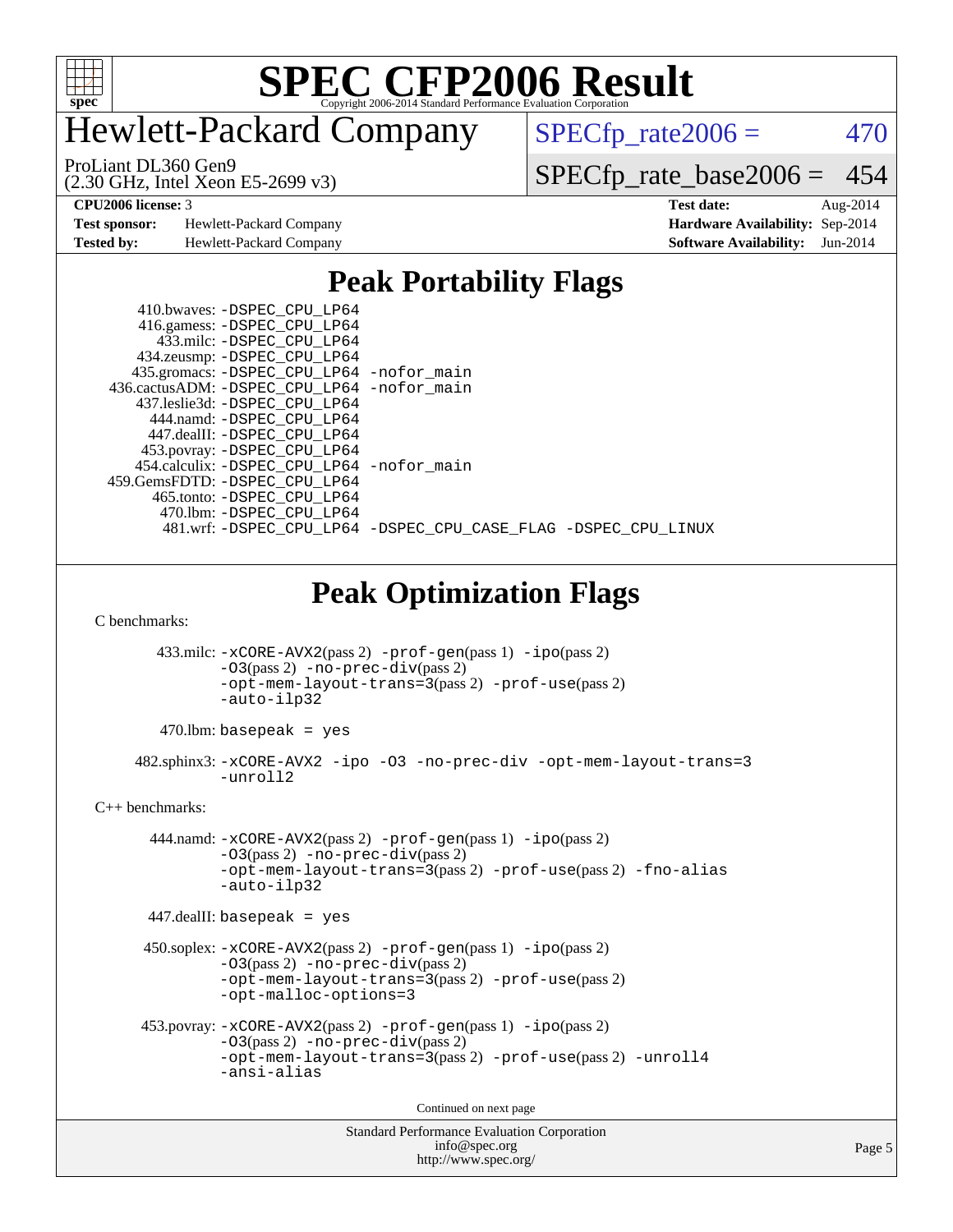

### Hewlett-Packard Company

 $SPECfp_rate2006 = 470$  $SPECfp_rate2006 = 470$ 

(2.30 GHz, Intel Xeon E5-2699 v3) ProLiant DL360 Gen9

[SPECfp\\_rate\\_base2006 =](http://www.spec.org/auto/cpu2006/Docs/result-fields.html#SPECfpratebase2006) 454

**[Test sponsor:](http://www.spec.org/auto/cpu2006/Docs/result-fields.html#Testsponsor)** Hewlett-Packard Company **[Hardware Availability:](http://www.spec.org/auto/cpu2006/Docs/result-fields.html#HardwareAvailability)** Sep-2014 **[Tested by:](http://www.spec.org/auto/cpu2006/Docs/result-fields.html#Testedby)** Hewlett-Packard Company **[Software Availability:](http://www.spec.org/auto/cpu2006/Docs/result-fields.html#SoftwareAvailability)** Jun-2014

**[CPU2006 license:](http://www.spec.org/auto/cpu2006/Docs/result-fields.html#CPU2006license)** 3 **[Test date:](http://www.spec.org/auto/cpu2006/Docs/result-fields.html#Testdate)** Aug-2014

### **[Peak Optimization Flags \(Continued\)](http://www.spec.org/auto/cpu2006/Docs/result-fields.html#PeakOptimizationFlags)**

[Fortran benchmarks](http://www.spec.org/auto/cpu2006/Docs/result-fields.html#Fortranbenchmarks):

 $410.bwaves: basepeak = yes$  416.gamess: [-xCORE-AVX2](http://www.spec.org/cpu2006/results/res2014q3/cpu2006-20140908-31236.flags.html#user_peakPASS2_FFLAGSPASS2_LDFLAGS416_gamess_f-xAVX2_5f5fc0cbe2c9f62c816d3e45806c70d7)(pass 2) [-prof-gen](http://www.spec.org/cpu2006/results/res2014q3/cpu2006-20140908-31236.flags.html#user_peakPASS1_FFLAGSPASS1_LDFLAGS416_gamess_prof_gen_e43856698f6ca7b7e442dfd80e94a8fc)(pass 1) [-ipo](http://www.spec.org/cpu2006/results/res2014q3/cpu2006-20140908-31236.flags.html#user_peakPASS2_FFLAGSPASS2_LDFLAGS416_gamess_f-ipo)(pass 2) [-O3](http://www.spec.org/cpu2006/results/res2014q3/cpu2006-20140908-31236.flags.html#user_peakPASS2_FFLAGSPASS2_LDFLAGS416_gamess_f-O3)(pass 2) [-no-prec-div](http://www.spec.org/cpu2006/results/res2014q3/cpu2006-20140908-31236.flags.html#user_peakPASS2_FFLAGSPASS2_LDFLAGS416_gamess_f-no-prec-div)(pass 2) [-prof-use](http://www.spec.org/cpu2006/results/res2014q3/cpu2006-20140908-31236.flags.html#user_peakPASS2_FFLAGSPASS2_LDFLAGS416_gamess_prof_use_bccf7792157ff70d64e32fe3e1250b55)(pass 2) [-unroll2](http://www.spec.org/cpu2006/results/res2014q3/cpu2006-20140908-31236.flags.html#user_peakOPTIMIZE416_gamess_f-unroll_784dae83bebfb236979b41d2422d7ec2) [-inline-level=0](http://www.spec.org/cpu2006/results/res2014q3/cpu2006-20140908-31236.flags.html#user_peakOPTIMIZE416_gamess_f-inline-level_318d07a09274ad25e8d15dbfaa68ba50) [-scalar-rep-](http://www.spec.org/cpu2006/results/res2014q3/cpu2006-20140908-31236.flags.html#user_peakOPTIMIZE416_gamess_f-disablescalarrep_abbcad04450fb118e4809c81d83c8a1d) 434.zeusmp: basepeak = yes 437.leslie3d: [-xCORE-AVX2](http://www.spec.org/cpu2006/results/res2014q3/cpu2006-20140908-31236.flags.html#user_peakOPTIMIZE437_leslie3d_f-xAVX2_5f5fc0cbe2c9f62c816d3e45806c70d7) [-ipo](http://www.spec.org/cpu2006/results/res2014q3/cpu2006-20140908-31236.flags.html#user_peakOPTIMIZE437_leslie3d_f-ipo) [-O3](http://www.spec.org/cpu2006/results/res2014q3/cpu2006-20140908-31236.flags.html#user_peakOPTIMIZE437_leslie3d_f-O3) [-no-prec-div](http://www.spec.org/cpu2006/results/res2014q3/cpu2006-20140908-31236.flags.html#user_peakOPTIMIZE437_leslie3d_f-no-prec-div) [-opt-prefetch](http://www.spec.org/cpu2006/results/res2014q3/cpu2006-20140908-31236.flags.html#user_peakOPTIMIZE437_leslie3d_f-opt-prefetch)  $459.GemsFDTD: basepeak = yes$  465.tonto: [-xCORE-AVX2](http://www.spec.org/cpu2006/results/res2014q3/cpu2006-20140908-31236.flags.html#user_peakPASS2_FFLAGSPASS2_LDFLAGS465_tonto_f-xAVX2_5f5fc0cbe2c9f62c816d3e45806c70d7)(pass 2) [-prof-gen](http://www.spec.org/cpu2006/results/res2014q3/cpu2006-20140908-31236.flags.html#user_peakPASS1_FFLAGSPASS1_LDFLAGS465_tonto_prof_gen_e43856698f6ca7b7e442dfd80e94a8fc)(pass 1) [-ipo](http://www.spec.org/cpu2006/results/res2014q3/cpu2006-20140908-31236.flags.html#user_peakPASS2_FFLAGSPASS2_LDFLAGS465_tonto_f-ipo)(pass 2) [-O3](http://www.spec.org/cpu2006/results/res2014q3/cpu2006-20140908-31236.flags.html#user_peakPASS2_FFLAGSPASS2_LDFLAGS465_tonto_f-O3)(pass 2) [-no-prec-div](http://www.spec.org/cpu2006/results/res2014q3/cpu2006-20140908-31236.flags.html#user_peakPASS2_FFLAGSPASS2_LDFLAGS465_tonto_f-no-prec-div)(pass 2) [-prof-use](http://www.spec.org/cpu2006/results/res2014q3/cpu2006-20140908-31236.flags.html#user_peakPASS2_FFLAGSPASS2_LDFLAGS465_tonto_prof_use_bccf7792157ff70d64e32fe3e1250b55)(pass 2) [-unroll4](http://www.spec.org/cpu2006/results/res2014q3/cpu2006-20140908-31236.flags.html#user_peakOPTIMIZE465_tonto_f-unroll_4e5e4ed65b7fd20bdcd365bec371b81f) [-auto](http://www.spec.org/cpu2006/results/res2014q3/cpu2006-20140908-31236.flags.html#user_peakOPTIMIZE465_tonto_f-auto) [-inline-calloc](http://www.spec.org/cpu2006/results/res2014q3/cpu2006-20140908-31236.flags.html#user_peakOPTIMIZE465_tonto_f-inline-calloc) [-opt-malloc-options=3](http://www.spec.org/cpu2006/results/res2014q3/cpu2006-20140908-31236.flags.html#user_peakOPTIMIZE465_tonto_f-opt-malloc-options_13ab9b803cf986b4ee62f0a5998c2238) [Benchmarks using both Fortran and C](http://www.spec.org/auto/cpu2006/Docs/result-fields.html#BenchmarksusingbothFortranandC): 435.gromacs: [-xCORE-AVX2](http://www.spec.org/cpu2006/results/res2014q3/cpu2006-20140908-31236.flags.html#user_peakPASS2_CFLAGSPASS2_FFLAGSPASS2_LDFLAGS435_gromacs_f-xAVX2_5f5fc0cbe2c9f62c816d3e45806c70d7)(pass 2) [-prof-gen](http://www.spec.org/cpu2006/results/res2014q3/cpu2006-20140908-31236.flags.html#user_peakPASS1_CFLAGSPASS1_FFLAGSPASS1_LDFLAGS435_gromacs_prof_gen_e43856698f6ca7b7e442dfd80e94a8fc)(pass 1) [-ipo](http://www.spec.org/cpu2006/results/res2014q3/cpu2006-20140908-31236.flags.html#user_peakPASS2_CFLAGSPASS2_FFLAGSPASS2_LDFLAGS435_gromacs_f-ipo)(pass 2) [-O3](http://www.spec.org/cpu2006/results/res2014q3/cpu2006-20140908-31236.flags.html#user_peakPASS2_CFLAGSPASS2_FFLAGSPASS2_LDFLAGS435_gromacs_f-O3)(pass 2) [-no-prec-div](http://www.spec.org/cpu2006/results/res2014q3/cpu2006-20140908-31236.flags.html#user_peakPASS2_CFLAGSPASS2_FFLAGSPASS2_LDFLAGS435_gromacs_f-no-prec-div)(pass 2) [-opt-mem-layout-trans=3](http://www.spec.org/cpu2006/results/res2014q3/cpu2006-20140908-31236.flags.html#user_peakPASS2_CFLAGS435_gromacs_f-opt-mem-layout-trans_a7b82ad4bd7abf52556d4961a2ae94d5)(pass 2) [-prof-use](http://www.spec.org/cpu2006/results/res2014q3/cpu2006-20140908-31236.flags.html#user_peakPASS2_CFLAGSPASS2_FFLAGSPASS2_LDFLAGS435_gromacs_prof_use_bccf7792157ff70d64e32fe3e1250b55)(pass 2) [-opt-prefetch](http://www.spec.org/cpu2006/results/res2014q3/cpu2006-20140908-31236.flags.html#user_peakOPTIMIZE435_gromacs_f-opt-prefetch) [-auto-ilp32](http://www.spec.org/cpu2006/results/res2014q3/cpu2006-20140908-31236.flags.html#user_peakCOPTIMIZE435_gromacs_f-auto-ilp32) 436.cactusADM: basepeak = yes  $454$ .calculix: basepeak = yes 481.wrf: [-xCORE-AVX2](http://www.spec.org/cpu2006/results/res2014q3/cpu2006-20140908-31236.flags.html#user_peakOPTIMIZE481_wrf_f-xAVX2_5f5fc0cbe2c9f62c816d3e45806c70d7) [-ipo](http://www.spec.org/cpu2006/results/res2014q3/cpu2006-20140908-31236.flags.html#user_peakOPTIMIZE481_wrf_f-ipo) [-O3](http://www.spec.org/cpu2006/results/res2014q3/cpu2006-20140908-31236.flags.html#user_peakOPTIMIZE481_wrf_f-O3) [-no-prec-div](http://www.spec.org/cpu2006/results/res2014q3/cpu2006-20140908-31236.flags.html#user_peakOPTIMIZE481_wrf_f-no-prec-div) [-auto-ilp32](http://www.spec.org/cpu2006/results/res2014q3/cpu2006-20140908-31236.flags.html#user_peakCOPTIMIZE481_wrf_f-auto-ilp32) The flags files that were used to format this result can be browsed at <http://www.spec.org/cpu2006/flags/Intel-ic14.0-official-linux64.20140128.html> <http://www.spec.org/cpu2006/flags/HP-Platform-Flags-Intel-V1.2-HSW-revA.html> You can also download the XML flags sources by saving the following links: <http://www.spec.org/cpu2006/flags/Intel-ic14.0-official-linux64.20140128.xml> <http://www.spec.org/cpu2006/flags/HP-Platform-Flags-Intel-V1.2-HSW-revA.xml>